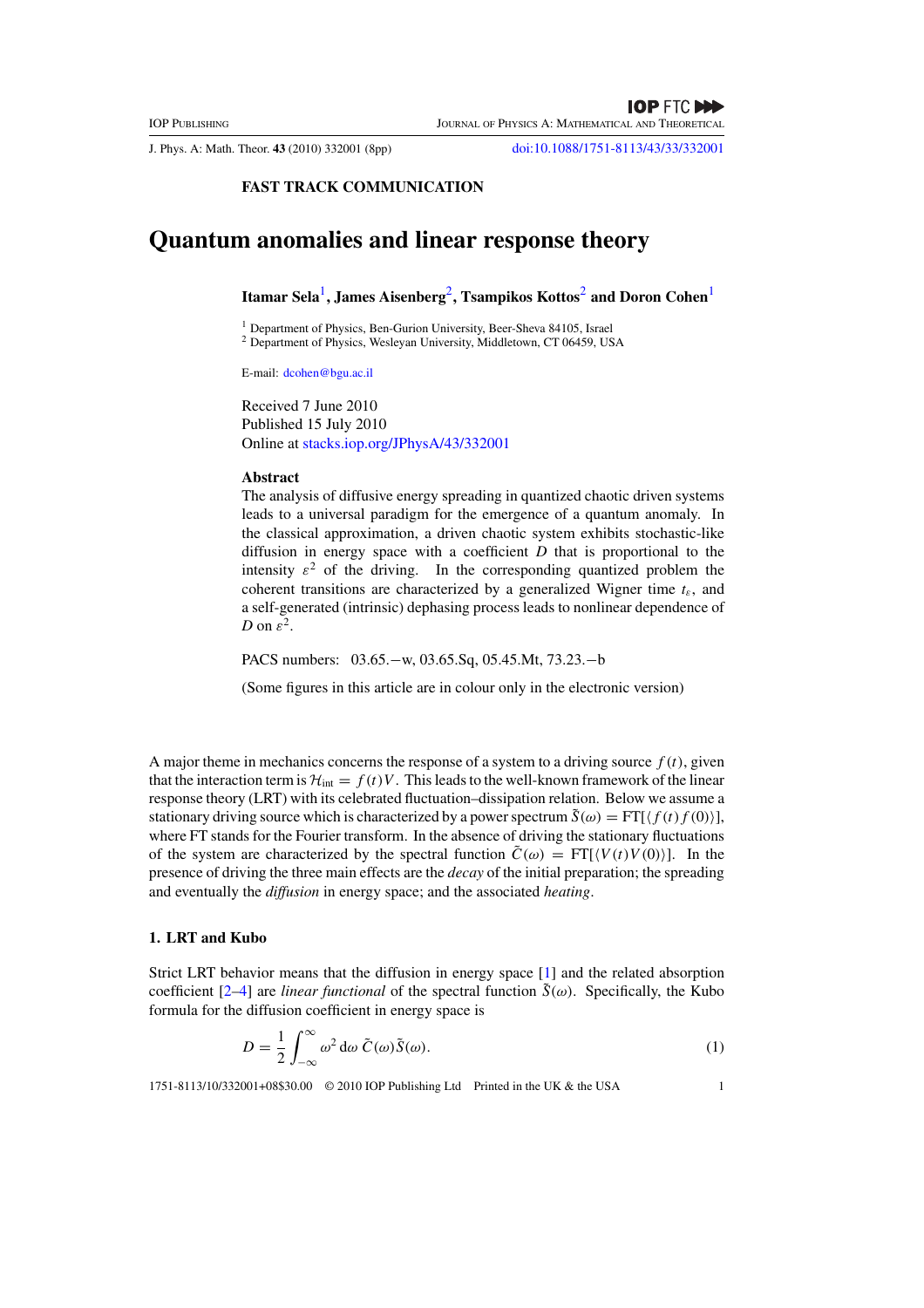It follows that the diffusion is proportional to the intensity of the driving  $\varepsilon^2$  as defined below. We consider on equal footing driving by a quasi-constant perturbation *f (t)* ∼const, and quasilinear dc driving with  $\dot{f}(t) \sim$  const. The notation '∼const' means that it is constant over large time intervals of duration *tϕ*, with some characteristic RMS value that we call *ε*. Accordingly the associated spectral function is

$$
\tilde{S}(\omega) = \varepsilon^2 \omega^{-\sigma} \delta_{\gamma}(\omega),\tag{2}
$$

where  $\delta_{\gamma}(\omega) = (\gamma/\pi)/(\omega^2 + \gamma^2)$  with  $\gamma = 1/t_{\varphi}$ , while the spectral exponent is  $\sigma = 0$  for quasi-constant perturbation, and  $\sigma = 2$  for quasi-linear dc driving.

#### **2. Paradigms**

We look for circumstances where the Kubo formula is not applicable. This means that either *D* is still proportional to the strength of the driving but with an anomalous coefficient or more generally *D* might depend in a nonlinear way on the strength of the driving. Paradigms for non-LRT response which we are familiar with are (i) the classical non-LRT route that follows from the Kolmogorov–Arnold–Moser scenario as in the driven (kicked) rotator problem [5]; (ii) quantum semi-LRT due to sparsity and textures that characterize the perturbation matrix [6]; (iii) quantum corrections due to dynamical localization effect<sup>3</sup> [8]; (iv) quantum absorption due to Landau–Zener transitions between neighboring energy levels [2]; and (v) quantum non-perturbative anomalies that are associated with having a finite spectral bandwidth [9].

#### **3. Scope and main observation**

One should note that all the mentioned non-LRT paradigms above become irrelevant if we consider the *continuum* limit of a *universal* quantized chaotic system. By definition 'continuum' means that the Heisenberg time (see definition later) can be taken as infinite, while 'universality' means that the correlation time (see definition later) can be taken as zero. It should be clear that our considerations apply to strictly chaotic systems that do not have mixed phase-space dynamics. In the present work we show that even with all these assumptions and exclusions there is still room for a novel manifestation of quantum mechanical anomalies in response to external driving. A central role is played by the generalized Wigner time  $t_{\varepsilon}$ which characterizes a coherent spreading process in energy space, and by what we call intrinsic dephasing time  $t_{\varphi}^{\text{(eff)}}$ .

Beyond any technical details it is important to realize that for a universal chaotic system, as assumed in random matrix theory (RMT) studies, the Kubo formula of LRT can be deduced merely via *dimensional analysis*. The non-Ohmic generalization of this statement (equation (10)), as established in this communication, implies a universal quantum anomaly in the response characteristics of non-Ohmic systems. This prediction has potential applications e.g. with regard to the rate of heating of cold atoms in vibrating traps.

#### **4. Modeling**

In a system that is described by a time-dependent Hamiltonian  $\mathcal{H}[R]$  with  $R = R_0 + f(t)$ the transitions between the adiabatic energy levels  $E_n$  are induced by the perturbation matrix

 $3$  For review and references, see lecture notes by Raizen [7].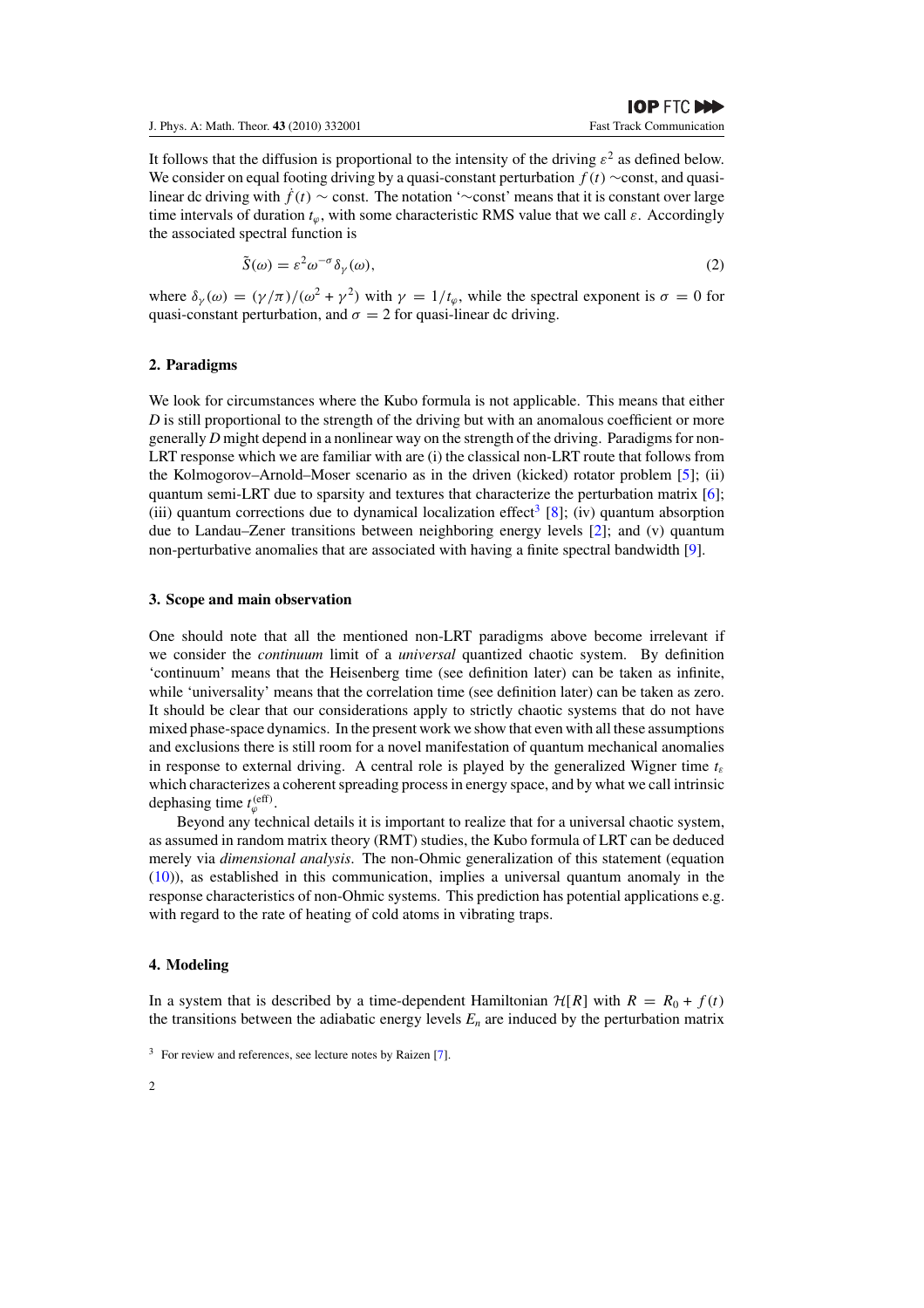$V_{nm} = (d\mathcal{H}/dR)_{nm}$ . The spectral function that characterizes the fluctuations of *V* in the absence of driving is

$$
\tilde{C}(\omega) = \sum_{n} |V_{n,n_0}|^2 2\pi \delta \left(\omega - \frac{E_n - E_{n_0}}{\hbar}\right)
$$
\n(3)

with implicit average over  $n_0$  as determined by the energy window of interest. We assume below that

$$
\tilde{C}(\omega) = 2\pi |\omega|^{s_0 - 1} \qquad \text{for} \quad \omega_0 < |\omega| < \omega_{\text{cl}} \tag{4}
$$

and distinguish between the Ohmic  $(s_0 = 1)$ , sub-Ohmic  $(0 < s_0 < 1)$  and super-Ohmic  $(1 < s<sub>0</sub> < 2)$  cases. Without loss of generality, by appropriate rescaling of  $f(t)$ , we set the prefactor in equation (4) as  $2\pi$ . The infrared cutoff  $\omega_0 = (\hbar \varrho)^{-1}$  is the mean level spacing, as determined by the density of states. The ultraviolet cutoff  $\omega_{c1}$  is determined by the classical dynamics and is known as the bandwidth or as the ballistic version of the Thouless energy. The associated time scales are the Heisenberg time  $t_H = 2\pi\hbar\rho$  and the classical correlation time  $t_{\rm cl} = 2\pi/\omega_{\rm cl}$ . In a later paragraph we define the generalized Wigner time  $t_{\varepsilon}$  that depends on the strength of the driving. This time scale characterizes the coherent spreading process. We assume below mesoscopic circumstances for which

$$
t_{\rm cl} \ll (t_{\varepsilon}, t_{\varphi}) \ll t_{\rm H} \qquad \text{[mesoscopics]}, \tag{5}
$$

where  $t<sub>ϕ</sub>$  is the correlation time of the driving source as defined with relation to equation (2). Our interest is in results that remain well defined for  $t_{\text{cl}} \rightarrow 0$  (universal limit) and  $t_{\text{H}} \rightarrow \infty$ (continuum limit). The existence of a universal limit is the underlying postulate in RMT modeling. We distinguish in the analysis between weak ( $t_{\varepsilon} > t_{\varphi}$ ) and strong ( $t_{\varepsilon} < t_{\varphi}$ ) driving.

# **5. DC driving**

The common interest is in Ohmic systems ( $s<sub>0</sub> = 1$ ) with quasi-linear dc driving ( $\sigma = 2$ ), for which the Kubo formula gives  $D = \pi \varepsilon^2$ . This result is *not* sensitive to  $t_{\varphi}$ , and is independent of the infrared and ultraviolet cutoffs. Our purpose is to generalize this result for the case of non-Ohmic fluctuations. We shall see that this requires us to go beyond LRT.

The key observation is that the problem of quasi-linear dc driving reduces, with some reservations, to the analysis of quasi-constant perturbation. This is done by transforming the Hamiltonian into the adiabatic basis where it takes the form

$$
\tilde{\mathcal{H}} = \text{diag}\{E_n\} + \dot{f}\left\{\mathbf{i}\frac{\hbar V_{nm}}{E_n - E_m}\right\}.
$$
\n(6)

If we ignore the implicit time dependence of the adiabatic energies and matrix elements, then this Hamiltonian is the same as that of quasi-constant perturbation but with the *effective* exponent  $s = s_0 - 2$ . In particular quasi-linear driving of an Ohmic system corresponds to  $s = -1$ .

At this point one wonders what is the effect of the residual implicit time dependence of the Hamiltonian (equation  $(6)$ ). Obviously we should not be too worried about the wiggles of the levels, because they take place on a very small energy scale and would be of relevance only if we were considering times of the order of the Heisenberg time. On the other hand, the variation of the matrix elements cannot be ignored, and we shall come back to this issue later.

#### **6. The generalized Wigner time**

Universality (irrelevance of  $\omega_{\rm cl}$ ) is a common built-in assumption in numerous 'quantum chaos' studies that utilize the standard random matrix ensembles. Furthermore a quasi-continuum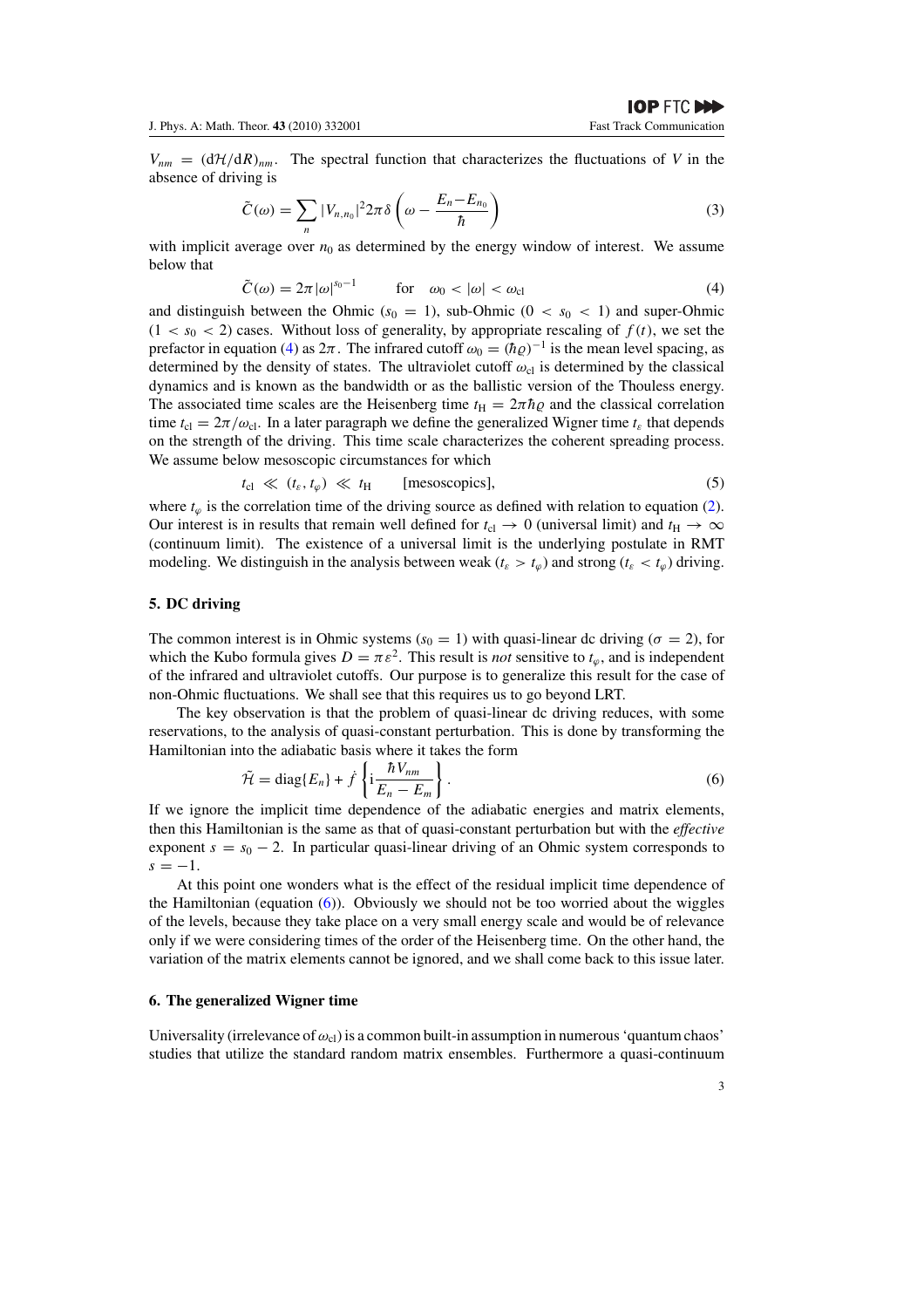assumption (irrelevance of  $\omega_0$ ) is implicit in the standard derivations of LRT. If we believe that in the *continuum* limit ( $\omega_0 \rightarrow 0$ ) there exists a *universal* limit ( $\omega_{cl} \rightarrow \infty$ ) that leads to a generalized response theory, then disregarding  $t<sub>φ</sub>$  the only relevant time scale that might emerge in the dynamics is implied by the dimensional analysis:

$$
t_{\varepsilon} = (\hbar/\epsilon)^{2/(2-s)}.\tag{7}
$$

One immediately realizes that it is the generalized Wigner time of  $[10]$ . For a quasi-constant perturbation of the Ohmic system it is literally the Wigner time

$$
t_{\varepsilon} = (\hbar / \Gamma_{\mathcal{E}}) \qquad \text{for} \quad s = 1,
$$
 (8)

where  $\Gamma_{\rm E} = (2\pi/\hbar)\epsilon^2$  is the Fermi-golden-rule rate of transitions. For a quasi-linear driving of the Ohmic system it is the breaktime scale that has been introduced in [4]:

$$
t_{\varepsilon} = (\hbar^2/D)^{1/3} \qquad \text{for} \quad s = -1,
$$
 (9)

where  $D = \pi \varepsilon^2$  is derived from the Kubo formula.

More generally, in the non-Ohmic case, we can associate with the generalized Wigner time an energy scale  $\hbar/t_{\varepsilon}$  and a diffusion coefficient

$$
D_{\varepsilon} = \frac{\hbar^2}{t_{\varepsilon}^3} = \hbar^{-2\frac{s+1}{2-s}} \varepsilon^{\frac{6}{2-s}}, \qquad [s = s_0 - \sigma]. \tag{10}
$$

At this point one should wonder whether this expression might emerge from the analysis of the spreading process in some universal limit. Note that it is only in the Ohmic (Kubo) case that  $D_{\varepsilon}$  becomes  $\hbar$  independent.

## **7. Coherent spreading**

If the perturbation matrix in equation  $(6)$ , call it  $W_{nm}$ , were strictly time independent, then the induced wavepacket dynamics would lead to a steady state, with a saturation profile that reflects the local density of states. Specifically, let us assume that the system is prepared in the unperturbed state *n* for which the unperturbed energy  $E_n$  is well defined, and then in the perturbed basis it has the energy distribution

$$
P_{\infty}(E) = \sum_{\nu} |\langle \nu | n \rangle|^2 \delta(E - E_{\nu}). \tag{11}
$$

We have argued in [10], following previous studies, that this energy distribution has a semicircle-like core that extends within  $|E-E_n| < \hbar/t_{\epsilon}$ , coexisting with outer perturbative tails that are determined by the first-order expression  $|W_{nm}|^2/(E_n - E_m)^2$  for the overlaps. The associated variance is  $\Delta E(\infty)^2 = \omega_{cl}^s \varepsilon^2$  for  $s > 0$  and  $\Delta E(\infty)^2 = (\hbar/t_\varepsilon)^2$  for  $s < 0$ .

In the time-dependent analysis the steady-state profile of  $P_t(E)$  is achieved only after  $t_{\varepsilon}$ , but the crossover is not necessarily observed in the spreading  $\Delta E(t)$ , which is a secondmoment calculation. Specifically we get

$$
\Delta E(t) = \varepsilon \omega_{\rm cl}^{s/2} \qquad \text{for} \quad [s > 0], [t > t_{\rm cl}] \tag{12}
$$

 $\Delta E(t) = \varepsilon t^{|s|/2}$  for [*s* < 0]*,*[*t*<sub>cl</sub> < *t* < *t<sub><i>s*</sub>] (13)

$$
\Delta E(t) = \hbar / t_{\varepsilon} \qquad \text{for} \quad [s < 0], [t > t_{\varepsilon}]. \tag{14}
$$

For  $s > 0$  the spreading saturates as soon as  $t > t_{c1}$ , and to detect the crossover at  $t_{\varepsilon}$  one should look on the survival probability or on percentiles of the distributions as described in [10]. But for *s <* 0 the second moment of the evolving distribution exhibits the crossover to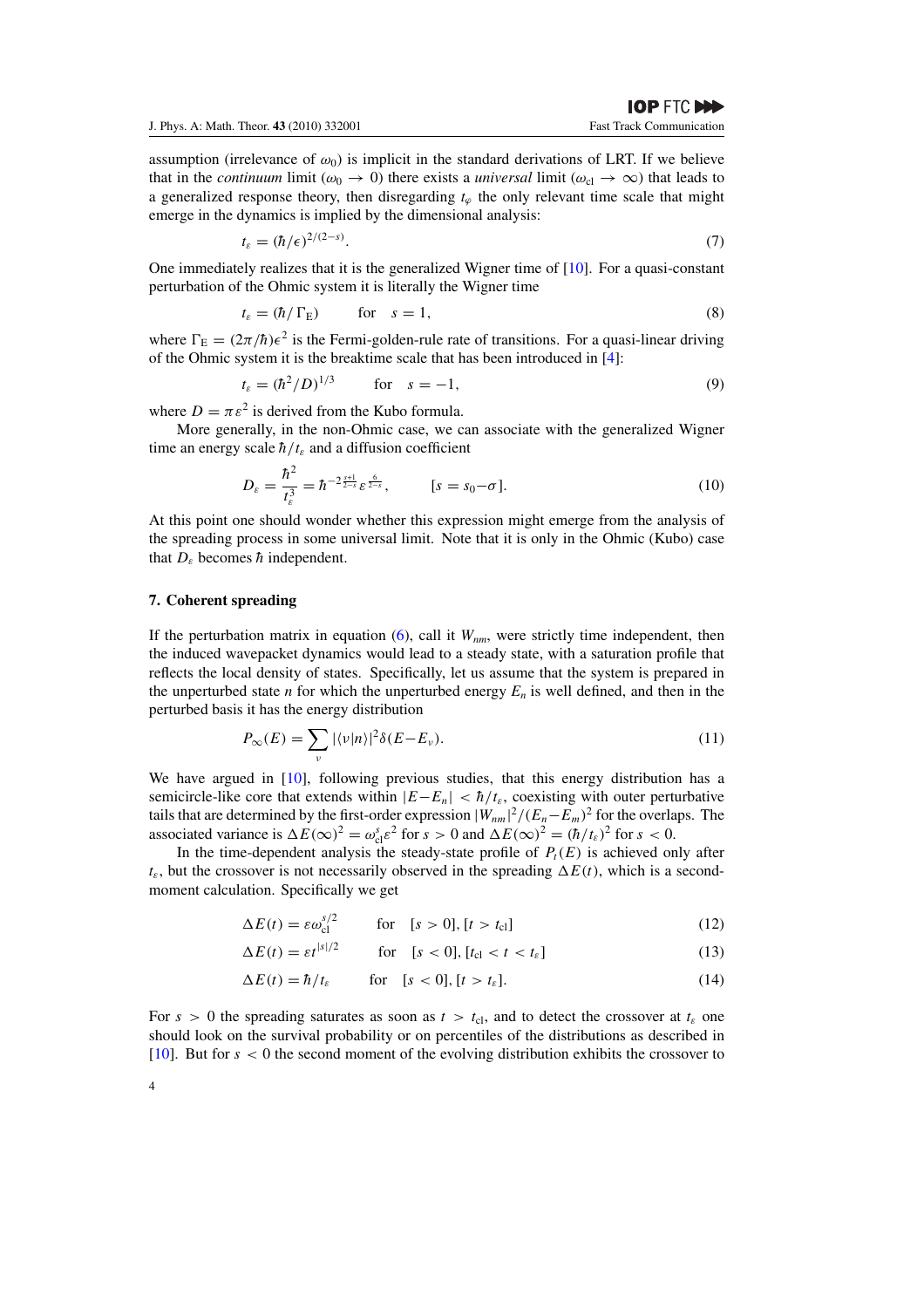saturation at  $t_{\varepsilon}$  and not at  $t_{\text{cl}}$ . This can be deduced using the following simple reasoning. The first-order perturbation theory implies that the tail grows like  $|W_{nm}t|^2$  within the shrinking interval  $\hbar \gamma(t) < |E - E_n| < \hbar/t$ . In the outer  $|E - E_n| > \hbar/t$  region the tail is saturated due to recurrences. The lower cutoff  $\gamma(t)$  is determined by a self-consistency condition, saying that the integral over the first-order tail of  $P_t(E)$  from  $\gamma(t)$  to infinity should be  $\mathcal{O}(1)$ . This leads to the estimate  $\gamma(t) = [t^{|s|} + (\varepsilon t/\hbar)^{-2}]^{-1/|s|}$ . A steady state is achieved at  $t_{\varepsilon}$  when  $\gamma(t) \sim 1/t$ . Up to this time the second moment of the evolving distribution is dominated by the growing piece of the tail leading to equation (13). This is a diffusive-like growth ( $\Delta E(t) \propto t^{1/2}$ ) in the case of a quasi-linear dc driving.

#### **8. Diffusion**

The dephasing time  $t_{\varphi}$  indicates the crossover from coherent to stochastic spreading behavior. The central limit theorem implies that the long-time spreading is diffusive with the coefficient

$$
D = \frac{\Delta E(t_{\varphi})^2}{2t_{\varphi}},\tag{15}
$$

where  $\Delta E(t)$  is the time-dependent coherent spreading that we have discussed in the previous section. This result is classical in nature (no  $\hbar$ ) and it is easily checked that it agrees with the Kubo formula (equation  $(1)$ ) provided we use equation  $(12)$  or equation  $(13)$ , leading to

$$
D = \varepsilon^2 \omega_{\text{cl}}^s \, t_{\varphi}^{-1} \qquad \text{for} \quad [s > 0] \tag{16}
$$

$$
D = \varepsilon^2 t_{\varphi}^{|s|-1} \qquad \text{for} \quad [s < 0], \, [t_{\varphi} < t_{\varepsilon}]. \tag{17}
$$

Both results are  $\propto \varepsilon^2$ . In particular equation (16) applies to the quasi-constant perturbation and is merely the well-known *hopping* estimate for the noise-induced diffusion is the system with 'localization'.

Consider a general system with quasi-linear dc driving, such that *s <* 0. If the driving is weak ( $t_{\varphi} < t_{\varepsilon}$ ) it is justified to substitute equation (13) in equation (15), thus getting the LRT result (equation (17)). In particular we note that in the standard case of the dc-driven Ohmic system ( $s = -1$ ) we get a  $t<sub>φ</sub>$ -independent result. Otherwise the result is  $t<sub>φ</sub>$  dependent. For  $|s| \neq 1$  one observes that in the limit  $t_\varphi \to \infty$ , the LRT result is either zero or infinity. This suggests that in such circumstances a realistic theory should lead to an  $\hbar$ -dependent result.

## **9. Beyond LRT**

So far the elaborated spreading picture that we have introduced gave for *D* the same result as Kubo. So now we would like to see whether there are circumstances where this picture leads to novel physics beyond LRT. Considering  $s < 0$  and strong driving  $t_{\epsilon} < t_{\varphi}$ , it seems that one should substitute equation  $(14)$  in equation  $(15)$ , leading to a sub-linear dependence on the strength of the driving:

$$
D = \hbar^{\frac{2|s|}{2+|s|}} \varepsilon^{\frac{4}{2+|s|}} t_{\varphi}^{-1}, \qquad [s < 0], [t_{\varphi} > t_{\varepsilon}]. \tag{18}
$$

However, one should be critical with regard to this result. The saturation of the coherent spreading process assumes a time-independent perturbation in equation (6). This would be the case if  $\sigma = 0$  but not if  $\sigma = 2$ .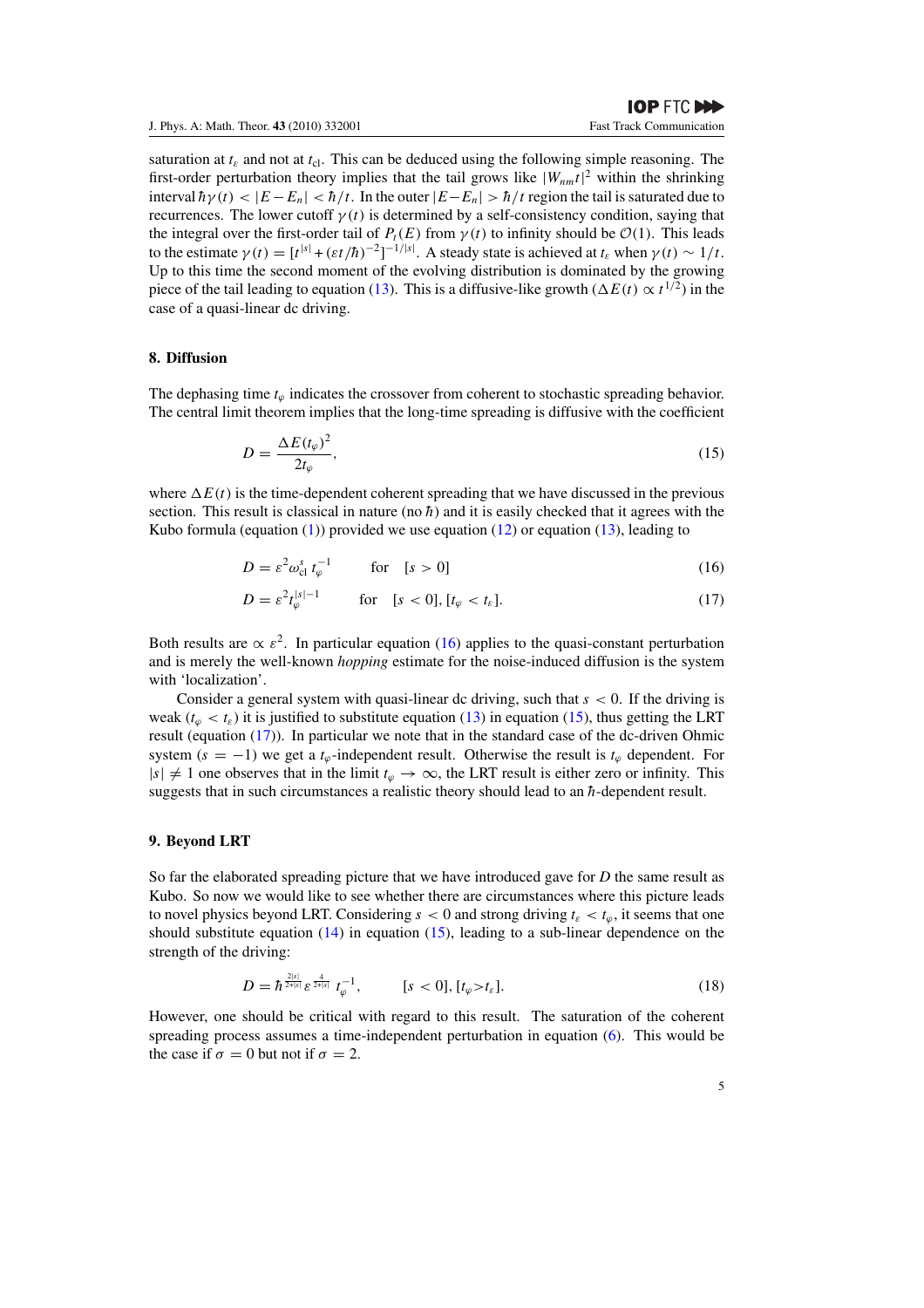

Figure 1. Variance of energy spreading versus time for three different *s*<sub>0</sub>-values and two different driving rates  $\dot{f} = 5$  (thick black lines) and  $\dot{f} = 12$  (thin blue lines). The time axis is rescaled according to the Wigner time  $t_{\epsilon}$  given by equation (7). Solid lines correspond to the simulations based on the Hamiltonian of equation (19), while the dotted are for its frozen version (equation (20)).

#### **10. Intrinsic dephasing hypothesis**

Considering the general problem of having a driving source with an arbitrary spectral exponent  $\sigma$ , one realizes that as far as the integrand of the Kubo formula (equation (1)) is concerned, the effective spectral exponent is  $s = s_0 - \sigma$ . If a breakdown of this *spectral equivalence* rule is observed, it constitutes a demonstration of a quantum anomaly. Indeed in the numerical experiment of figure 1, we contrast the dynamics which is generated by a time-dependent  $(\sigma = -2)$  perturbation, with that of a frozen ( $\sigma = 0$ ) perturbation that has the same *s*. We find that only the latter shows the coherent saturation of equation (14).

Consequently we would like to conjecture that the implicit time independence of the perturbation in equation (6) leads to an intrinsic dephasing time  $t^{\text{eff}}_{\varphi}$  which is finite in the limit  $t_\varphi \to \infty$ . We have in our problem only one time scale, the generalized Wigner time, and therefore the natural speculation would be  $t_{\varphi}^{\text{eff}} \sim t_{\varepsilon}$ . If this speculation is true, then the replacement  $t_{\varphi} \mapsto t_{\varphi}^{\text{eff}}$  in equation (18) leads to the universal result (equation (10)). For the standard Ohmic case, this implies that diffusive spreading persists beyond  $t_{\epsilon}$ , and that the LRT-like result  $\propto \varepsilon^2$  still holds. For the non-Ohmic case this implies that the sub-diffusive or super-diffusive coherent spreading turns into normal diffusion with nonlinear dependence on  $\varepsilon^2$ . Both expectations are supported by the numerical experiment of figure 1 that we further discuss and analyze below.

### **11. RMT numerics**

In order to have a model that captures and tests the question of spectral equivalence it is convenient to use not the standard Wigner model, but rather its parametric invariant variation:

$$
\mathcal{H}_{ij}(t) = \mathcal{E}_i \delta_{ij} + \cos[f(t)] V_{ij}^{(1)} + \sin[f(t)] V_{ij}^{(2)},
$$
\n(19)

where  $V_{ij}^{(1)}$  and  $V_{ij}^{(2)}$  are two independent realizations of a banded matrix that has a bandprofile  $\lambda |\omega|^{s_{\lambda}-1}$ , in the sense of equation (3), but with *n*  $\mapsto$  i. The energies  $E_n(t)$  are obtained via diagonalization of  $H(t)$  and the perturbation matrix  $V_{nm}(t)$  should be written in the same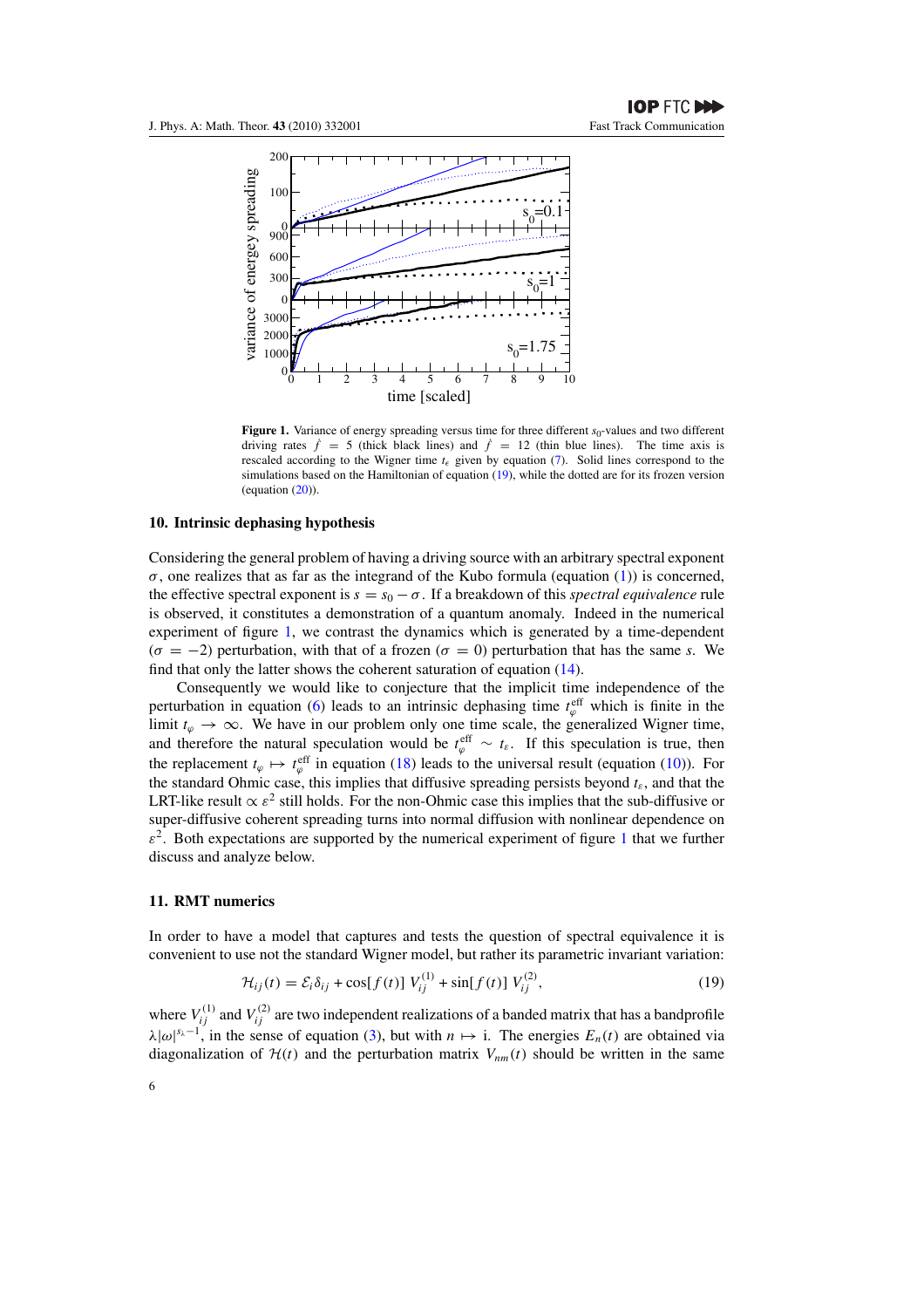

**Figure 2.** Dependence of diffusion on the rate of the driving for various values of  $s<sub>0</sub>$ . The axes are  $X = \varepsilon^{2/(2-s)}$  and  $Y = D/\varepsilon^{6/(2-s)}$ , where  $s = s_0 - 2$ . Note that  $\omega_0 < X < \omega_{\text{cl}}$ , where the level spacing is  $\omega_0 = 1$  and the bandwidth is  $\omega_{\text{cl}} = 50$ . The deviation of *D* from universality is due to the finite infrared or ultraviolet cutoffs: we see that in the super-Ohmic case ( $s<sub>0</sub> > 1$ ) the diffusion *D* becomes  $\omega_0$  independent for large  $\varepsilon$ , while in the sub-Ohmic case ( $s_0 < 1$ ) it becomes *ω*cl independent for small *ε*.

basis. The bandprofile of  $V_{nm}$  is related to that of  $V_{ii}$  as discussed in [11]. We have set  $\rho = 1$ and  $\lambda = 1$  and verified that  $s_0 \approx s_\lambda$ . We consider dc driving  $\dot{f} = \text{const}$ , and accordingly  $\varepsilon^2 = \lambda \dot{f}^2$ .

In the time-dependent adiabatic basis the perturbation matrix in the transformed Hamiltonian (equation (6)) is  $W_{nm}(t) = i f V_{nm}/(E_n - E_m)$ , whose bandprofile is characterized by *s* = *s*0−2. This matrix changes with time but it preserves its statistical properties. The question is whether its implicit time dependence generates an effective dephasing process.

The numerical experiment is simple. On the one hand we make simulations with the time-dependent Hamiltonian  $H$ . On the other hand we use a frozen version of equation (6) which we write in the *ij* basis as

$$
\mathcal{H}_{ij}(\text{frozen}) = \mathcal{E}_i \delta_{ij} + U_{ij} + \dot{f} W_{ij}(0). \tag{20}
$$

The initial state is assumed to be localized at  $i = 0$ , and an ensemble average over realizations is taken. Comparing the simulations (figure  $1$ ) we deduce that there is intrinsic dephasing due to the implicit time dependence of the driving in equation (6).

In order to figure out what the intrinsic dephasing time is, we plot in figure 2 the scaled diffusion  $D/D<sub>\epsilon</sub>$  versus the strength of the driving. The Ohmic case as conjectured is 'boring'. In contrast to that the sub-Ohmic and the super-Ohmic case exhibit departure from the universal expectation for large and small *ε*, respectively, indicating that the effective dephasing time becomes shorter than  $t_{\varepsilon}$ . We associate this systematic deviation with the infrared and ultraviolet cutoffs respectively: otherwise dimensional analysis implies that such deviation cannot emerge. We explain this sensitivity as follows. The value of *D* is most sensitive to  $t<sub>ϕ</sub>$  in the slow diffusion stage. In the sub-(super-)Ohmic case the slow diffusion stage is for long (short) times, and accordingly the sensitivity is to the lower (upper) cutoff, in spite of the fact that the spreading is dominated by the high- (low-) frequency transitions.